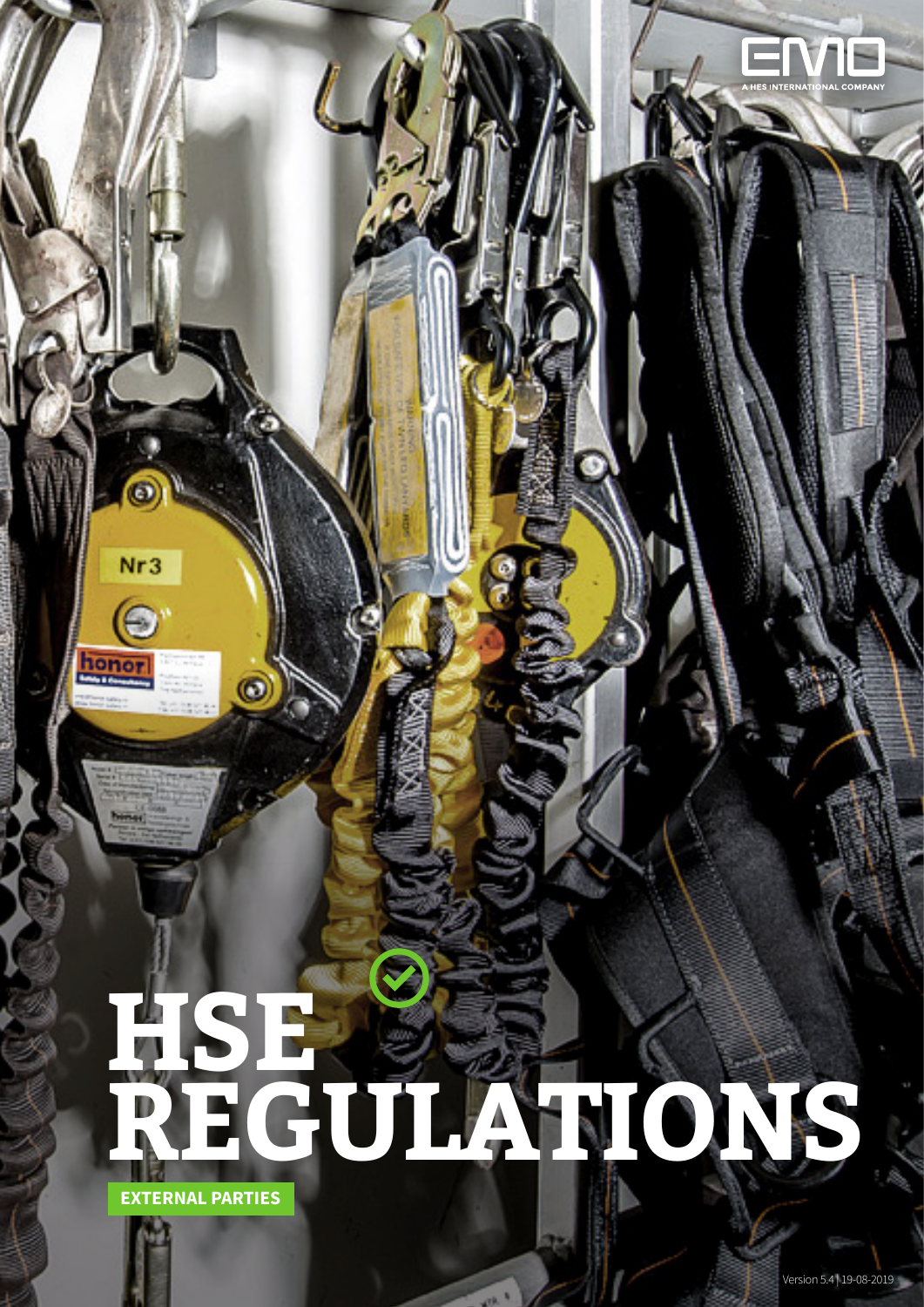## **CONTENTS**

|    | <b>1. POLICY STATEMENT</b>               | 03 |
|----|------------------------------------------|----|
|    | 2. INTRODUCTION                          | 04 |
|    | 3. GENERAL RESTRICTIONS AND OBLIGATIONS  | 05 |
|    | <b>ACCESS TO EMO AND TRAFFIC</b>         | 06 |
|    | 5. GENERAL ACTIVITIES                    | 07 |
|    | 6. WORKING AT HEIGHT                     | 08 |
|    | 7. VERTICAL TRANSPORT                    | 08 |
| 8. | <b>ENCLOSED SPACES</b>                   | 09 |
|    | 9. FIRE AND EXPLOSION HAZARD             | 09 |
|    | <b>10. HAZARDOUS SUBSTANCES</b>          | 10 |
|    | <b>11. BARRIERS AND EXCAVATION WORK</b>  | 10 |
|    | <b>12. UNSAFE BEHAVIOUR</b>              | 11 |
|    | <b>13. THE 10 GOLDEN RULES OF SAFETY</b> | 12 |
|    | <b>14. EMO SITE PLAN</b>                 | 13 |

Appendices:

- Rules of behaviour and safety
- **Environmental rules**
- Contingency plan: personnel and external parties

The above listed appendices, optional appendices and detailed instructions (depending on the work to be undertaken) are available from the QHSE department or your contact person.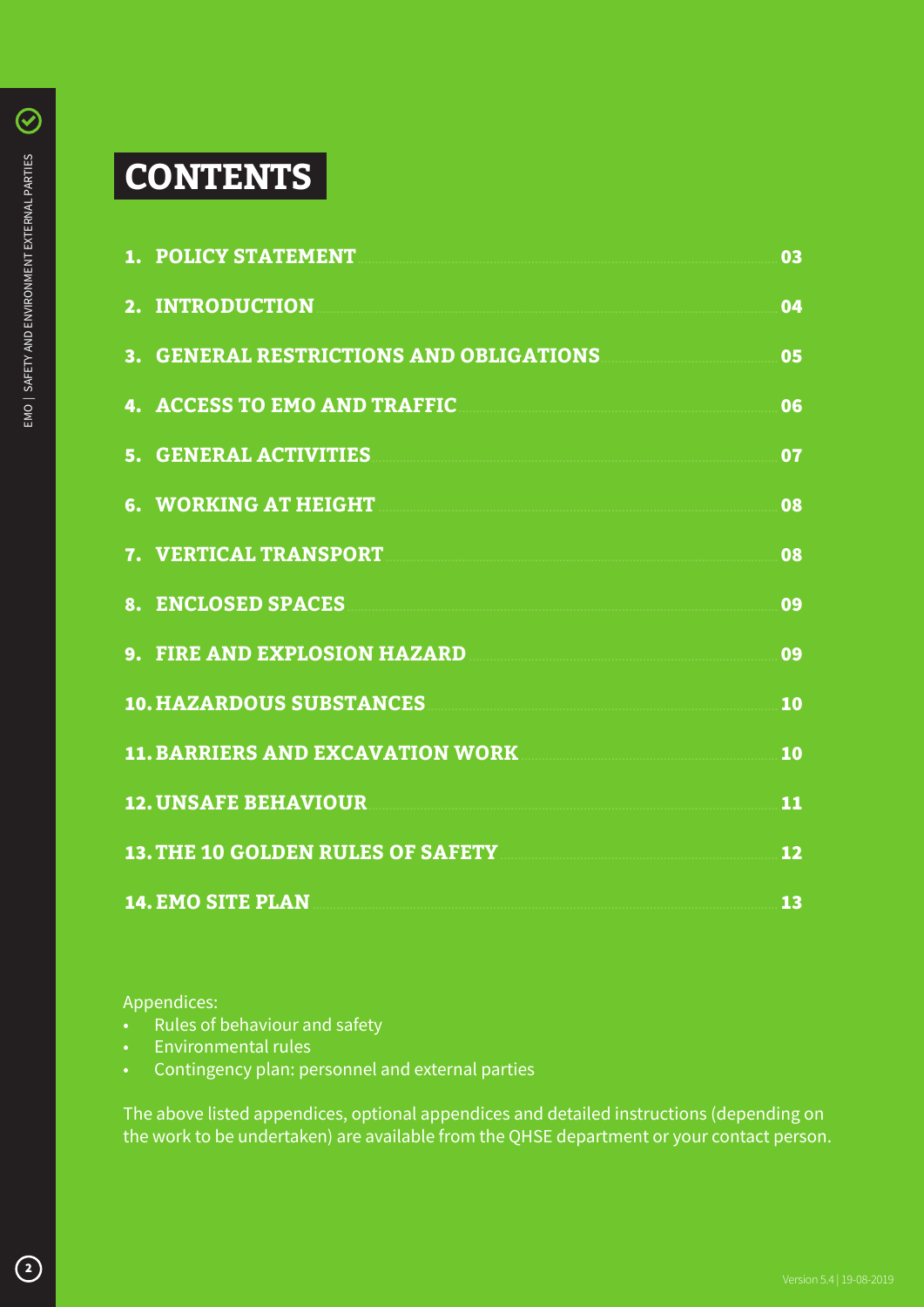### **01. POLICY STATEMENT FOR EXTERNAL PARTIES**

#### **Commercial activities**

The Europees Massagoed- Overslagbedrijf (EMO) B.V. is Europe's largest dry bulk transhipment terminal and has been active on Rotterdam's Maasvlakte since 1973. The core activity of the business is the storage and transhipment of iron ore and coal from all over the world. EMO is viewed as market leader in the dry bulk sector in Northwestern Europe. Thanks to its location directly on the North Sea and with a water depth of 23 metres, EMO is able to process even the largest types of seagoing vessel. Thanks to uninterrupted service in 5 shifts and the total manipulation of 60 million tonnes per year, EMO makes an active contribution to delivery reliability for ores and coal for the European steel and energy markets. The main secondary activities of our business are the blending, screening and washing of coal and ore products.

#### **QHSE system**

EMO operates a combined management system (QHSE system) in which Quality, Health and Safety and the Environment play a central role. This system is certified according ISO 9001, ISO 14001 and ISO 45001.

#### **Quality**

Continuity at EMO can only be guaranteed by delivering constant high quality service to our clients. We wish to be a reliable partner capable of responding flexibly to the customers' wishes. Our personnel are skilled, and make use of high-end technology. We are thoroughly chain aware and wherever possible exercise influence to improve overall chain performance. Contractors, subcontractors, suppliers and any persons undertaking work directly or indirectly on behalf of EMO (external parties) are part of that chain. We are also responsible for any activities taking place on our site. In respect of those activities, EMO constantly maintains its relationship with external parties.

#### **Occupational Safety and Health**

In respect of Occupational Safety and Health, EMO strives to establish a safe and pleasant working environment, taking account of the nature and scale of the occupational risks run by external parties at our terminal. This is achieved on the basis of open communication and by establishing and complying with clear agreements and by laying down clear tasks, authorities and responsibilities. In drawing up and providing of clear rules, we assume at least the rules imposed by government, supplemented by rules operated at EMO. We also ensure safe and pleasant working conditions.

#### **Environment**

Environmental protection is a key priority at EMO. Based on our awareness of the environmental burden caused by our activities, we strive to limit any burdens on the environment as far as possible. With that in mind, clear rules have been drawn up that at least comply with environmental legislation and the requirements in our environmental permits. It is of key importance that we thereby maintain good relationships with government authorities and the immediate environment.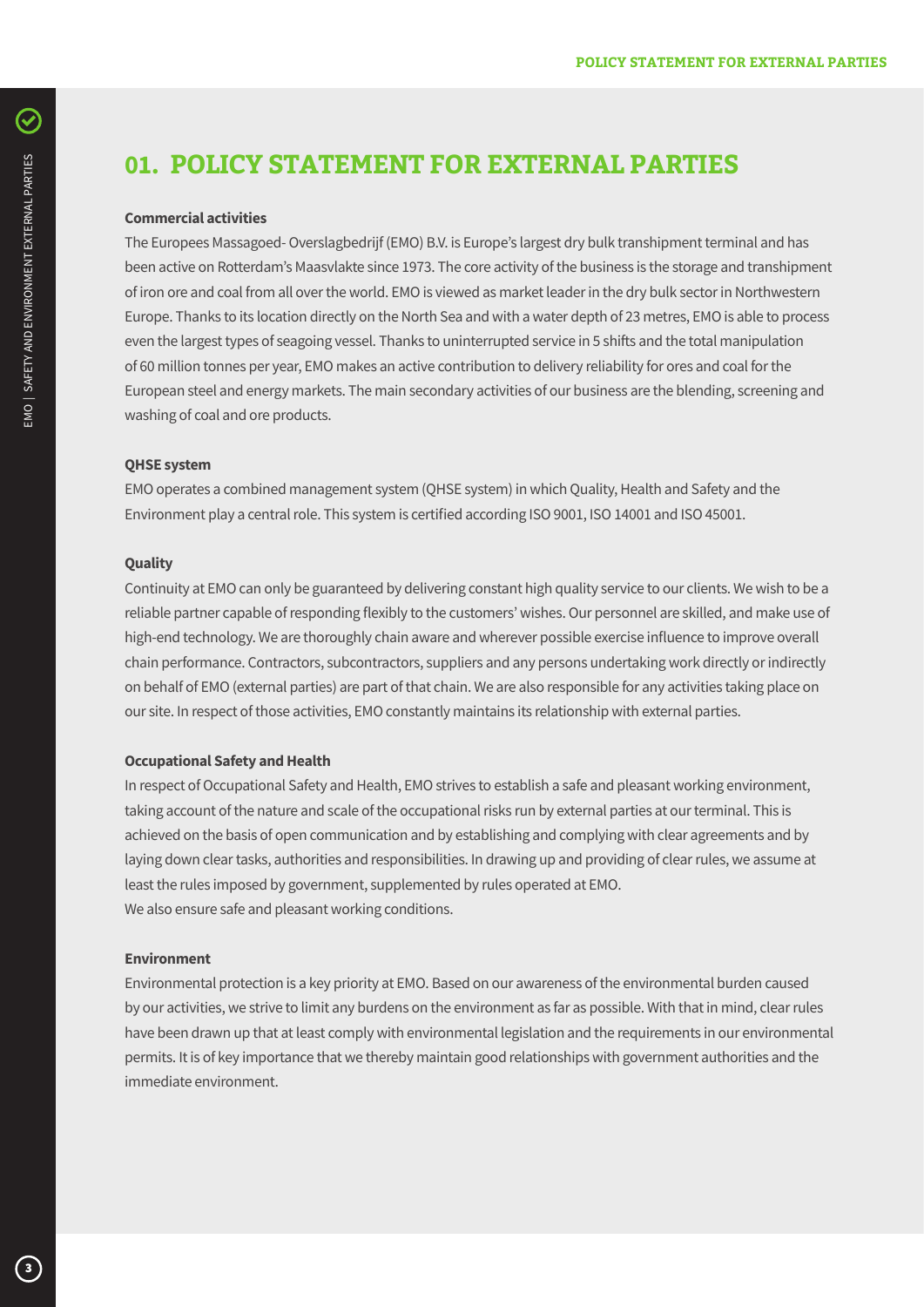## **02. INTRODUCTION AND CONTACT DETAILS**

#### **Introduction**

These regulations contain the most important provisions from the procedures and instructions drawn up to ensure a safe and healthy working environment and protection of the natural environment. The internal procedures and instructions also apply in full.

These regulations are part of the contractual agreements and terms and conditions of purchase applicable between EMO and any businesses and (sub)suppliers carrying out work on the EMO terminal. If an HSE plan is applicable, a copy of this plan will be made available to all affected parties. Affected parties are expected to draw up and submit their own HSE plan, in good time.

#### **Contact details**

#### **Visitors' address**

Missouriweg 25 3199 LB Maasvlakte Rotterdam Dock number 8010

#### **Correspondence address**

P.O. Box 9000 3199 XA Maasvlakte Rotterdam

 $\mathcal{\mathcal{C}}$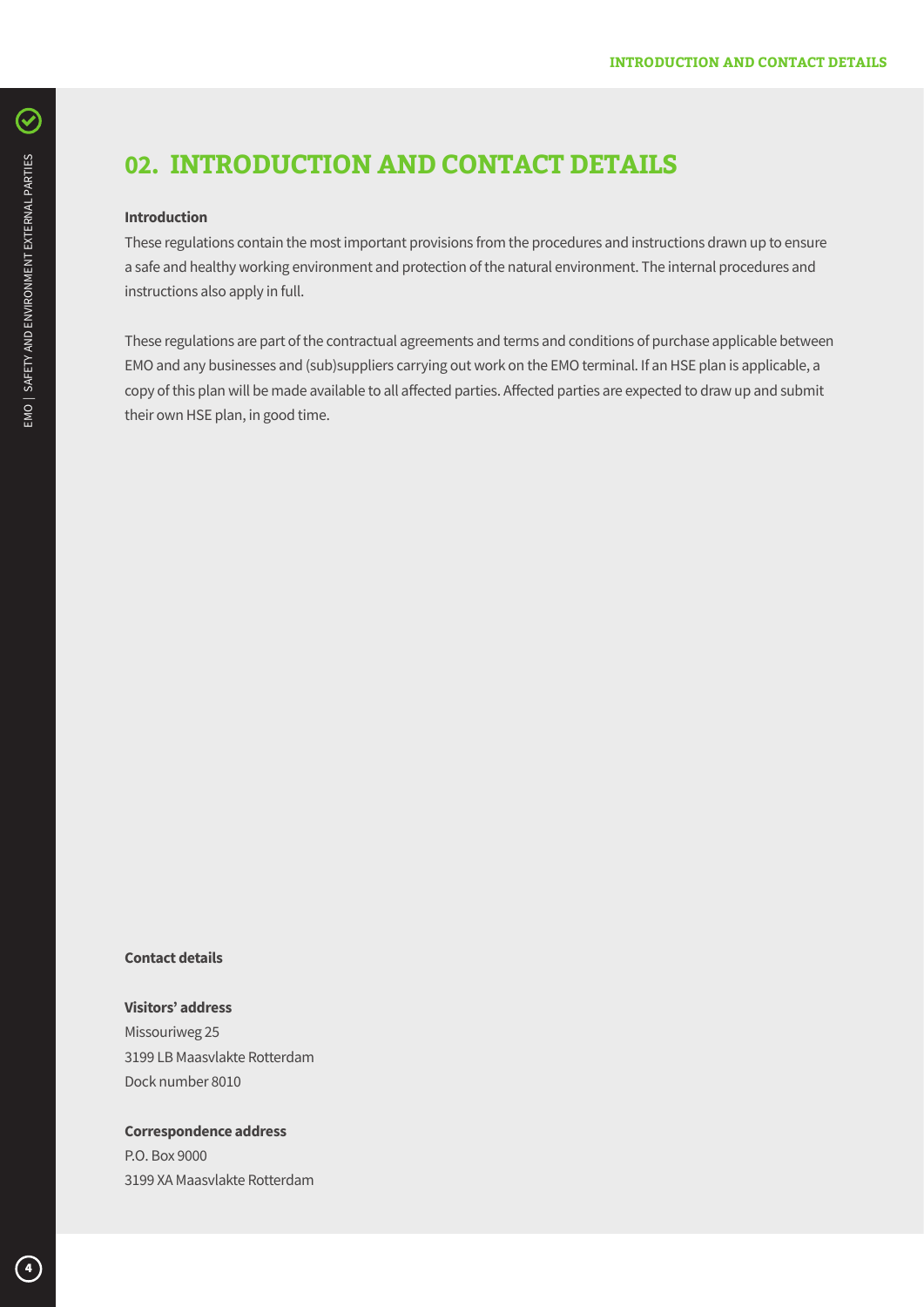## **03. GENERAL RESTRICTIONS AND OBLIGATIONS**

#### **3.1 General restrictions**

- No consumption, possession or working under the influence of alcohol or drugs;
- No smoking at the entire terminal;
- No photography and filming without permission;
- No transport, possession or use of weapons, ammunition and/or explosives.

#### **3.2 General obligations**

- Dutch legislation in respect of health, safety and the environment shall apply;
- Obligations imposed by EMO, such as work agreements, work permits and instructions, shall apply;
- The Dutch Working Hours Act shall be complied with by contractors and subcontractors.

#### **3.3 Subcontracting**

- If contractors deploy subcontractors, the nature of the work will be communicated to the contact person/officer responsible for the work at EMO;
- The subcontractors will be instructed by the contractor on the applicable EMO rules. Records must be kept and archived, signed by the participant, relating to participation in, understanding and obligation to act in accordance with instructions issued;
- The contractor is responsible for ensuring that all risks and risk management measures are understood by all employees;
- Contractors and subcontractors have a command of Dutch, English or German, unless work is undertaken subject to continuous supervision by a foreman with the necessary language knowledge.

#### **3.4 Order and tidiness**

- Ensure that your workplace and accommodation are neat and tidy;
- Only store tools and materials in the designated location, and ensure that they cannot be blown away;
- Store hazardous substances in the duly designated location; ensure that workplace instructions and the necessary MSDS cards are provided;
- Following every (temporary) halt of activities, the workplace must be tidied;
- Walkways, platforms and escape routes (including quay steps) must be kept clear;
- Emergency facilities must be kept fully accessible;
- Contact the contact person if dusty conditions arise at the workplace or close to the accommodation;
- Fire prevention measures must be taken, and First Aid equipment must be available in the accommodation;
- Ensure that any waste is placed in the intended waste containers or is disposed of in a suitable manner.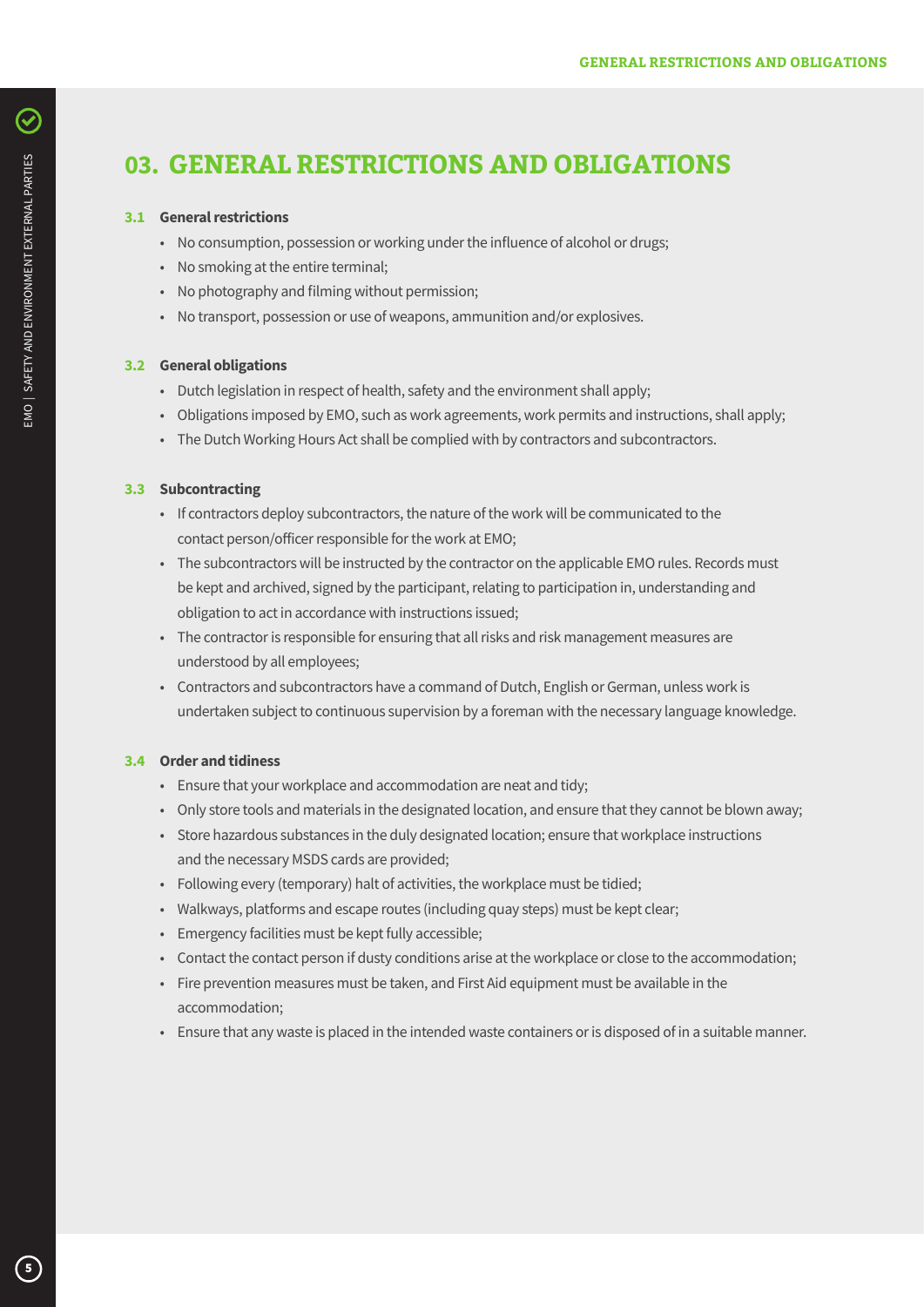## **04. ACCESS TO EMO AND TRAFFIC**

#### **4.1 Access to EMO/construction site**

- Make sure you always carry a valid identification document (passport, ID card or driver's licence);
- You are required to view the film explaining the gate instructions; you will be tested on your knowledge;
- Security is entitled to search and inspect material and equipment;
- Regular contractors must register at least 24 hours in advance (preferably 48 hours) via the Data Client registration system. A code for this purpose can be requested from Security;
- The exchanging of access passes with others is forbidden;
- Always carry your access pass visible at all times;
- (If fitted) all personnel must register and deregister via the card reader at the construction site, whenever entering or leaving the construction site;
- Transport deliveries for the construction site must be registered as early as possible via the e-mail address: Security@emo.nl
- Visitors must register as early as possible with the project manager and/or contact person.
- If work is carried out from the water, written permission must be obtained from EMO.

#### **4.2 Traffic**

- The Dutch Road Traffic Act applies on the EMO site;
- Parking is only permitted in the duly designated or demarcated parking spaces;
- EMO rolling stock has priority at all times;
- Cyclists and pedestrians have priority at all times;
- The maximum permitted speed is 30 km per hour unless otherwise indicated. In the event of dust creation, speed must be adjusted downwards 15 km per hour;
- Special transport operations are always subject to EMO supervision.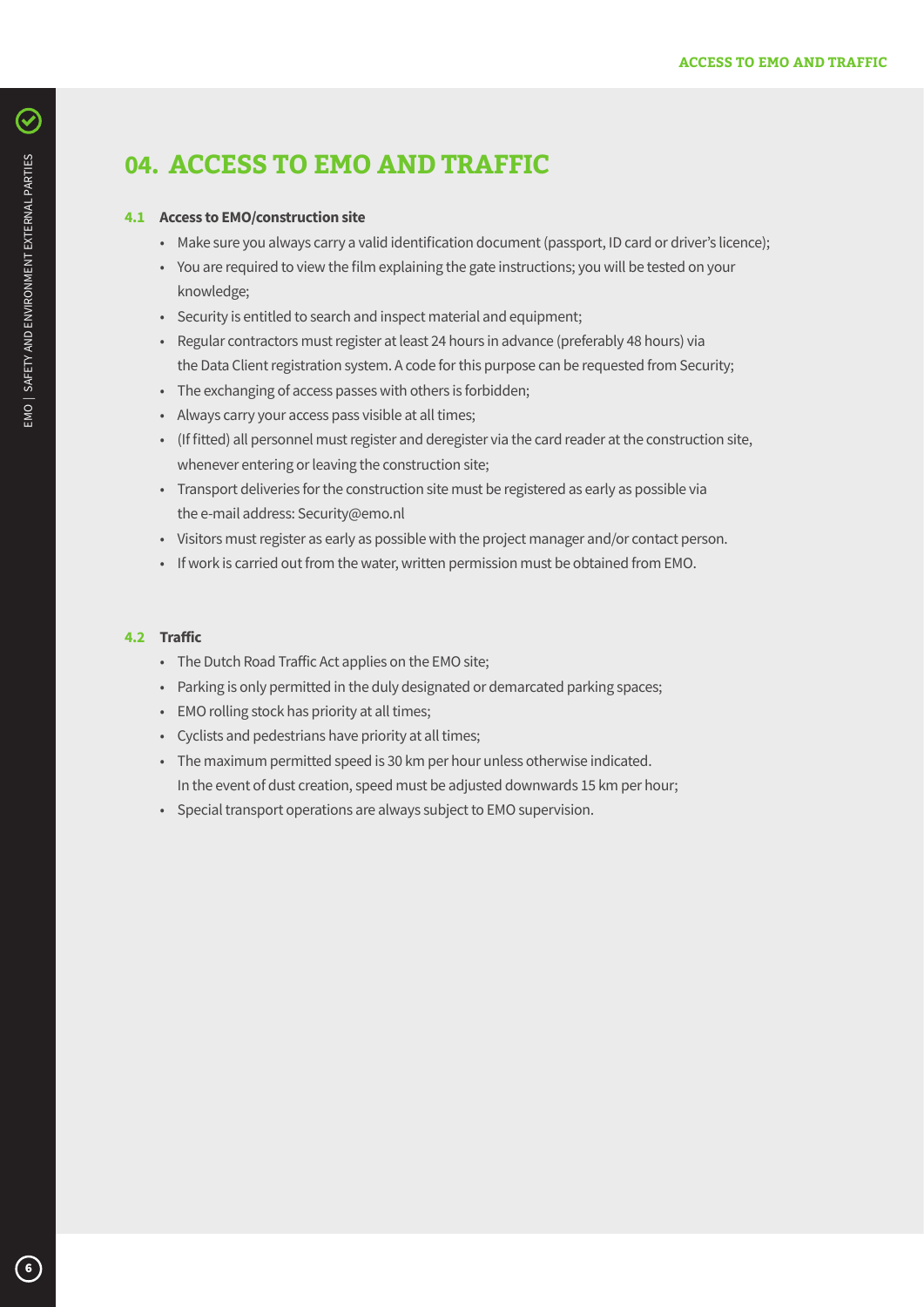## **05. GENERAL ACTIVITIES**

- All contractors and subcontractors must comply with the 10 golden rules of EMO, all the conditions laid down in the HSE regulations for external parties and duly inform their personnel of these rules. See second to last page.
- While carrying out physical work or operating machines, the use of mobile telephones is forbidden. If telephone use is required, activities must be halted and a safe location sought to making a telephone call.
- Work may only be undertaken subject to a valid work permit or in accordance with an HSE plan or confirmed order. Work permits are issued by the work permit issuer. The HSE plan is managed by the project management. The issuing of the confirmed order will be managed by the client and/or contact person at EMO;
- A TRA must be drawn up to cover specific hazards. Following approval by EMO, the details of the TRA must be notified to the personnel during a toolbox meeting. Registration is compulsory.
- Personnel of external parties must be in possession of a valid VCA certificate or equivalent. Management personnel from external parties must be in possession of a VOL VCA (Safety for Operational Managers) certificate.
- Operators of work equipment such as reach arms and forklift trucks must be able to demonstrate their competence.
- Personal protective equipment must be worn at all times for the relevant activities.
- As standard, hardhat and high or semi-high safety shoes are compulsory (low safety shoes and boots are only permitted after approval of the QHSE department!).
- Ensure you have the correct reflective, protective work clothing.
- The contractor or subcontractor is responsible for personal protective equipment.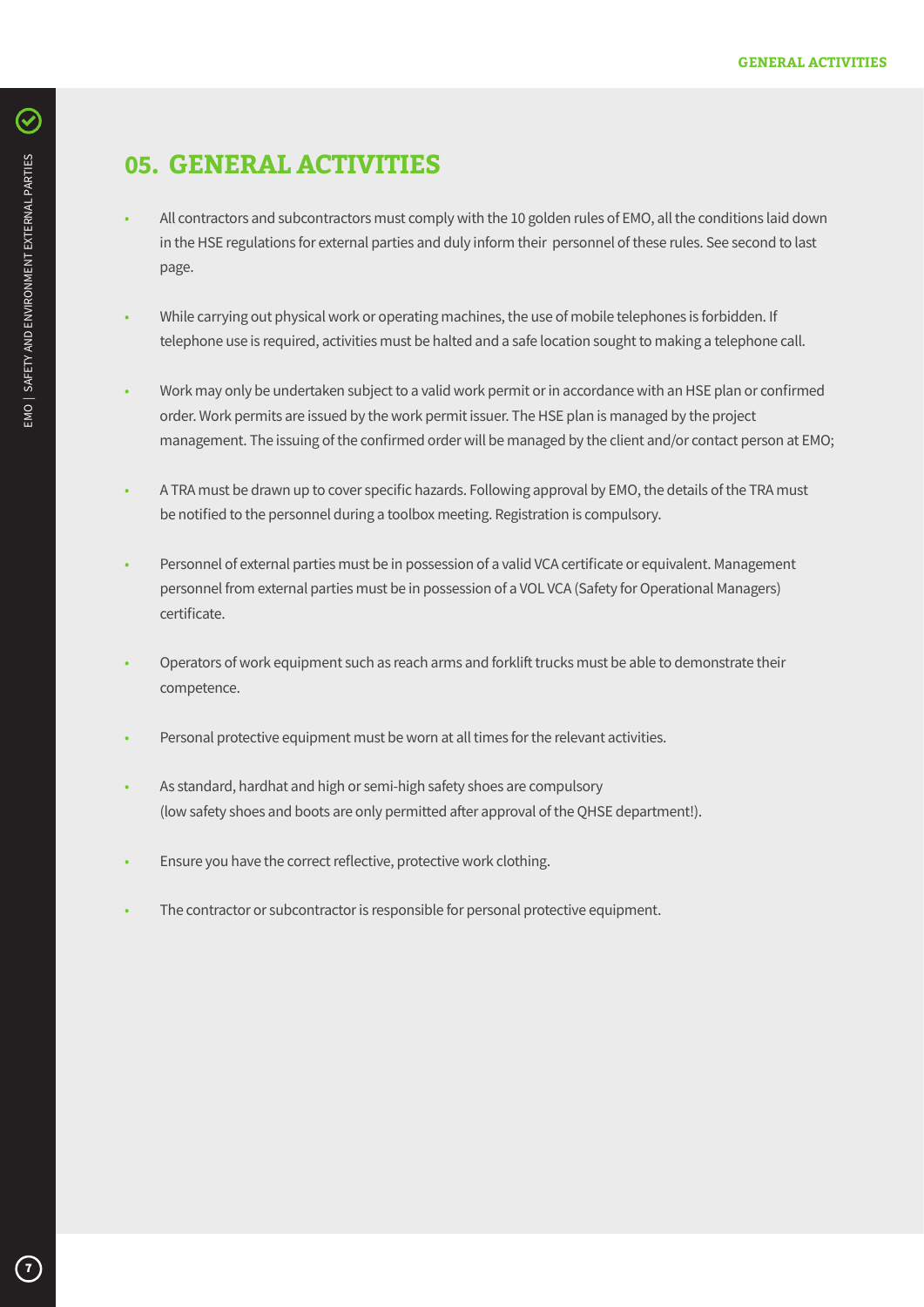## **06. WORKING AT HEIGHT**

- The rules for working at height apply at a height of 2.5 metres or higher, or lower if serious injury can be caused by protruding parts in the event of a fall.
- When working at height, as far as possible, use must be made of collective protective equipment (hard barriers). If this is not possible, personal fall protection is compulsory.
- Scaffolding may only be erected by approved scaffold builders and inspected by duly certified persons. Only approved scaffolding may be mounted, exclusively by persons carrying a signed scaffolding card.
- Cherry pickers or reach arms must (demonstrably) have undergone an annual inspection and may only be operated by certified personnel.
- Use of a ladder at the place of work is only permitted if no safer alternative method is available.
- When using a work platform on the crane, the checklist Machinist 1 must first be completed.
- The weight of the fully laden work platform may not exceed 25% of the permitted operating load of the crane.
- Ensure that additional measures are taken to prevent material or tools falling.

## **07. VERTICAL TRANSPORT**

- If a mobile crane is employed, random inspections will be carried out of the crane logbook, the certificate of the crane driver and the most recent approval/inspection.
- Operators of forklift trucks must be certified. Forklift trucks that are the property of EMO may only be used following permission from the contact person/project management.
- Only approved and certified lifting equipment may be used.
- Ensure that the areas above which a load can be located are clearly demarcated by barriers.
- The operator is responsible for safety during lifting work. When hooking up the load, make sure there is no loose material on the load.
- Ensure good communication equipment if you have no direct view of the load.
- When using a combination of cranes, a lifting plan is compulsory. The lifting plan will be discussed in advance with the responsible officer from EMO.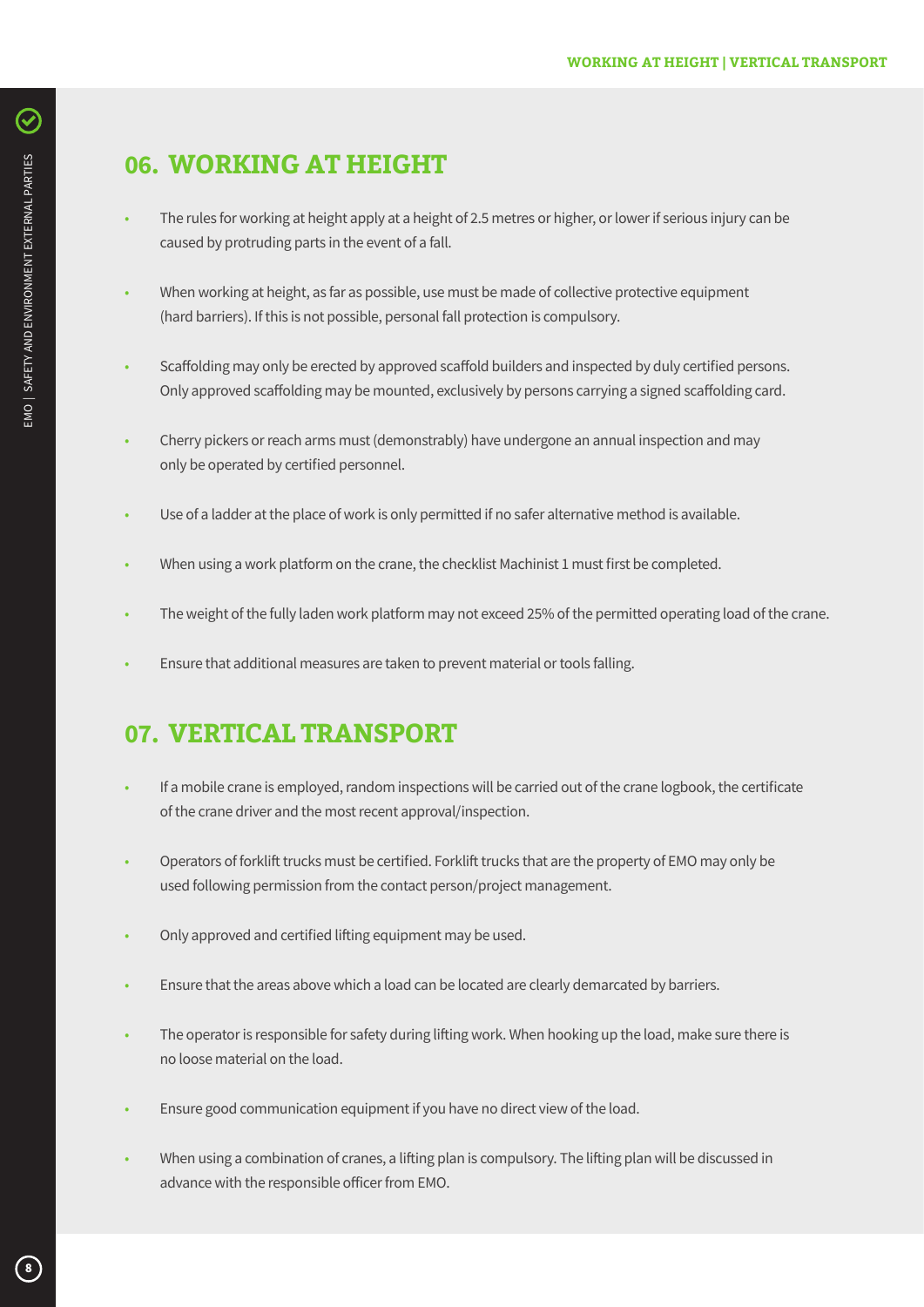## **08. ENCLOSED SPACES**

- Ensure that suitable electric hand tools are used in enclosed spaces.
- Ensure that the space can be easily accessed and rapidly exited.
- Ensure thorough ventilation and sufficient freedom of movement.
- Place a manhole guard at the access to the space.
- Never enter the space before measurements have been taken to ensure a safe atmosphere.
- Provide sufficient barriers if there is risk of falling into the access route (e.g. drains and sewers).
- When entering enclosed spaces, the use of gas measuring equipment is compulsory.
- When entering mixing silos, the use of gas measuring equipment is compulsory and the names of persons present must be recorded on the whiteboard at the lift entrance.

## **09. FIRE AND EXPLOSION HAZARD**

- When carrying out fire-hazardous activities, a suitable fire extinguisher or water hose ready for use must be placed in the immediate vicinity.
- When carrying out fire-hazardous activities, suitable screens must be installed to prevent the spread of hot parts.
- The use of fire-retardant clothing and all necessary fire-resistant personal protective equipment is compulsory.
- Ensure that gas bottles are secured against falling.
- Ensure that gas bottles are stored preferably outside, or in a well-ventilated area.
- Ensure that gas bottles are protected against collision.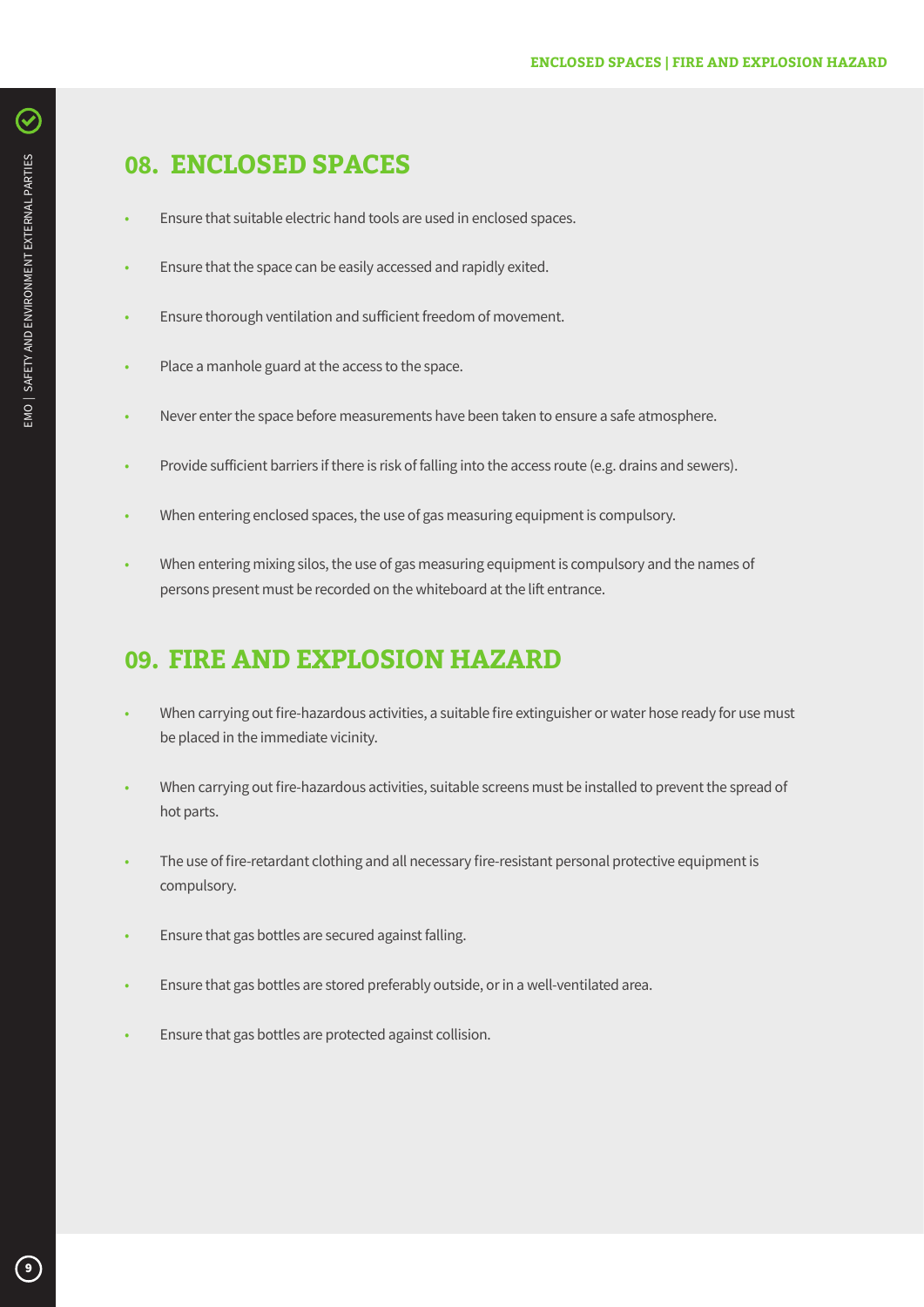## **10. HAZARDOUS SUBSTANCES**

- Hazardous substances may only be transported and stored in consultation with the QHSE department and following written permission from the contact person or project management.
- If relevant following permission, the contractor will supply a copy of the MSDS (safety data sheet) for the product in Dutch, not older than 5 years.
- Hazardous substances may be stored in their original sealed packaging in accordance with PGS 15 and bearing the correct hazard symbols.
- Prevent environmentally harmful substances entering the environment for example by using catch trays or double-walled protection.
- In the event of a suspicion of the presence of asbestos, this must be immediately reported to the contact person or project management.
- The moving of radioactive sources without written permission from EMO is not permitted.

## **11. BARRIERS AND EXCAVATION WORK**

- Hazardous situations or work areas must be sufficiently safely demarcated. This may take the form of barrier tape (for example for lifting areas) or solid barriers (scaffolding bars). The type of barrier used will depend on the possibility of personnel falling through the barrier.
- Areas demarcated by a barrier may not be entered without a work permit. With the exception of work from a barge/ship for which written permission has been issued by EMO.
- Barriers may only be removed following permission from the contact person or project management at EMO.
- Never dismantle or operate labelled or locked valves. Never remove labels without permission.
- In the event of excavation work, EMO will check for the presence of cables or pipes.
- Excavation work may only be carried out subject to a valid work permit.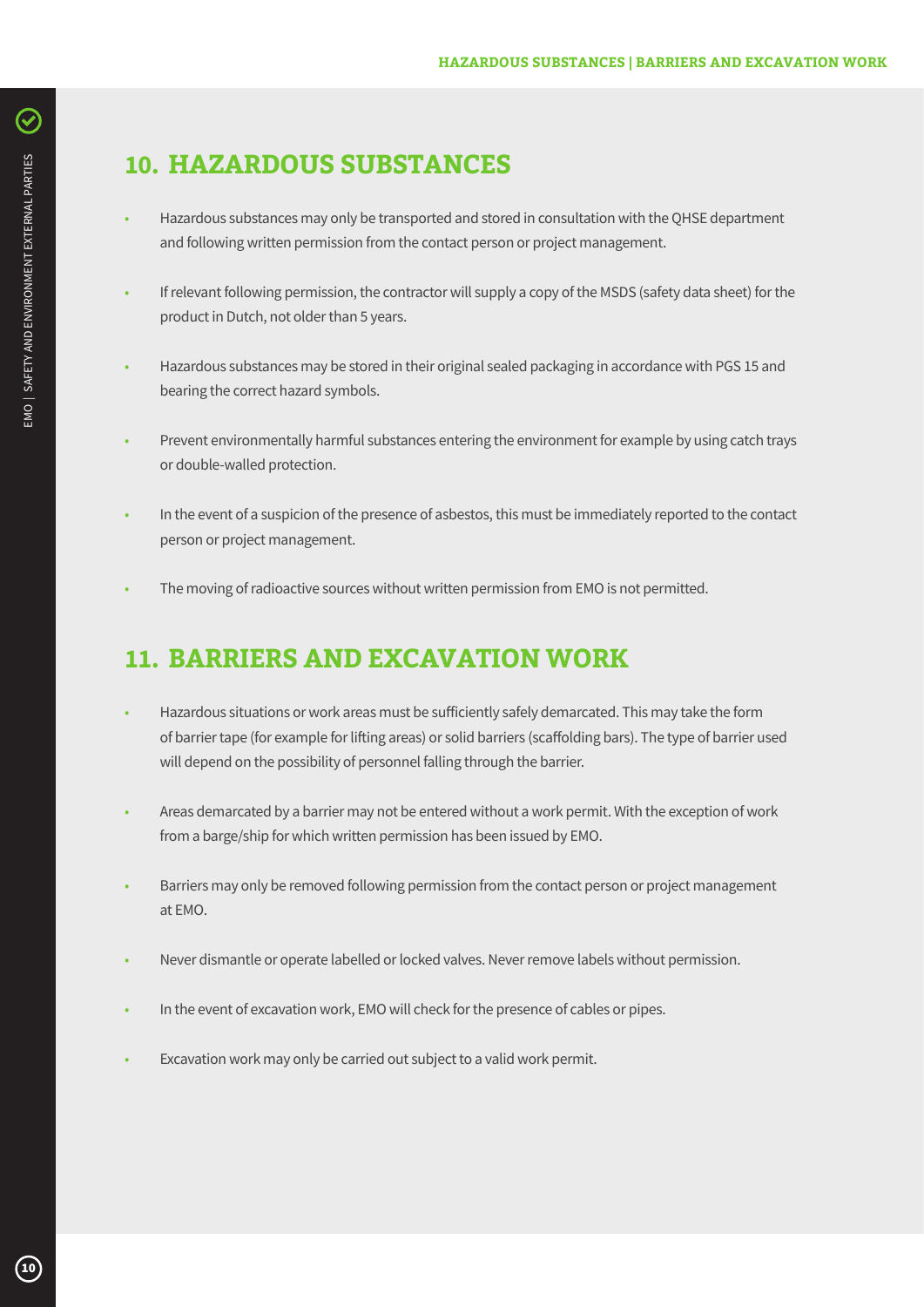## **12. UNSAFE BEHAVIOUR**

- EMO attaches huge importance to the fact that having completed their work at the terminal, everyone can return home healthy. The motto is 'healthy in and healthy out'. We strive to establish a safety culture in which everyone respectfully calls others to account for unsafe behaviour.
- You are expected to comply with the rules. The management is authorised to impose sanctions and warnings if rules are violated.

#### **• You will be issued a one-time warning if:**

- You work without a work permit or deviate from the work permit/work agreements.
- You fail to use the compulsory personal protective equipment.
- You smoke at locations where smoking is not permitted.
- You fail to comply with the rules of order and tidiness.
- You alter scaffolding without permission.
- You remove barriers without permission.

#### **• You will be definitively removed from the terminal if:**

- You are in possession of or are under the influence of alcohol or drugs.
- You smoke at locations where there is a risk of explosion or fire.
- You are guilty of violence, intimidation or theft.
- You deliberately remove protection devices without permission.
- You ignore a previous warning.

 $\boldsymbol{\mathcal{C}}$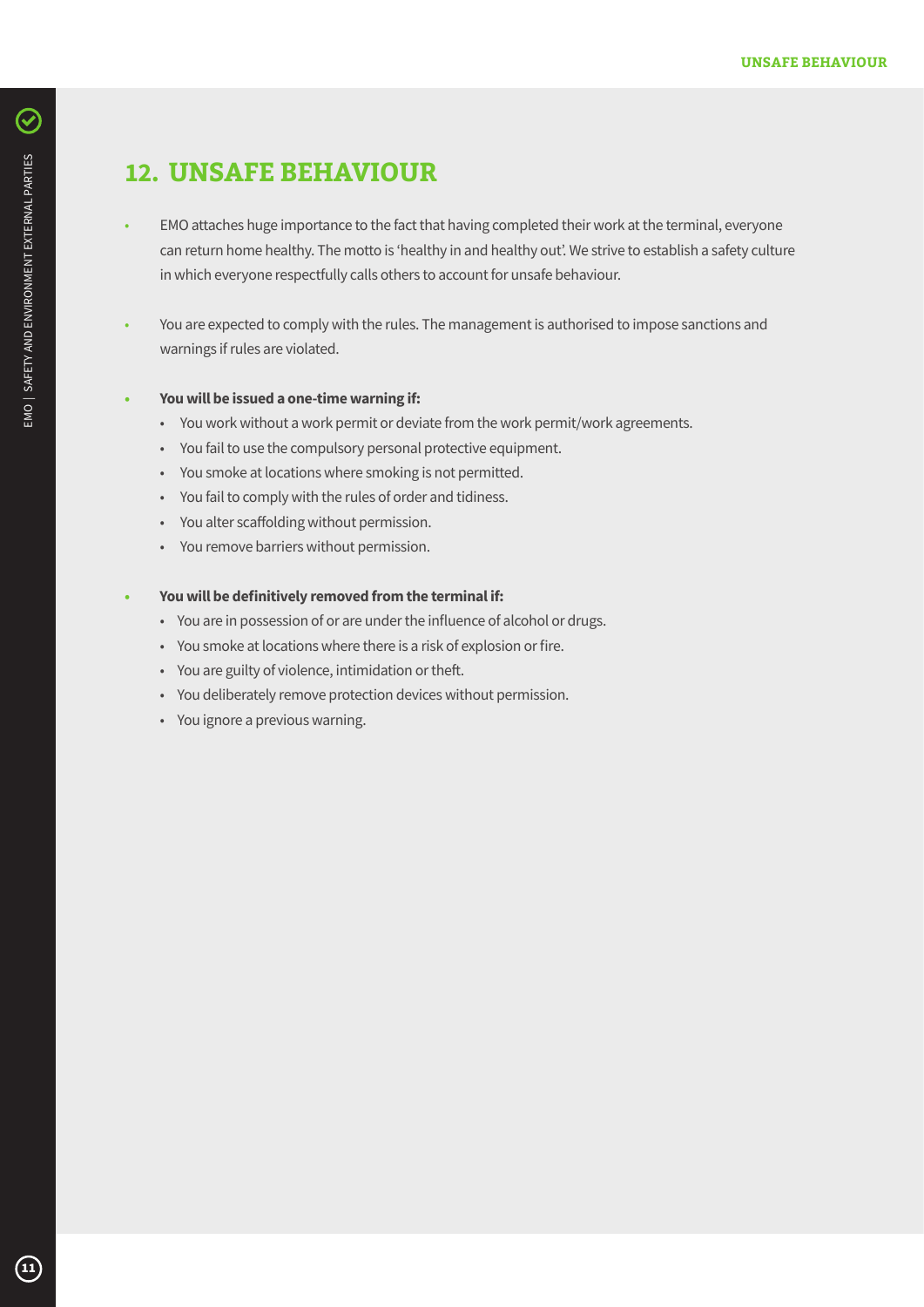$\bm{C}$ 

## **13. THE 10 GOLDEN RULES**



- **I THINK BEFORE I START WORKING (LMRA)**
- **I ONLY ACCEPT A SAFE WORKPLACE**
- **I ONLY WORK WITH SAFE AND INSPECTED EQUIPMENT AND TOOLS**
- **I USE THE CORRECT PERSONAL PROTECTIVE EQUIPMENT AND WORK CLOTHING**
- **I ACCEPT BEING CALLED TO ACCOUNT AND CALL OTHERS TO ACCOUNT**
- **I SEE AND ENSURE THAT I AM SEEN**
- **I LISTEN AND AM ALERT TO DANGERS**
- **I DO NOT WORK UNDER THE INFLUENCE OF ALCOHOL OR DRUGS**
- **I WORK SAFELY OR I DO NOT WORK AT ALL**  $\mathcal{L}$